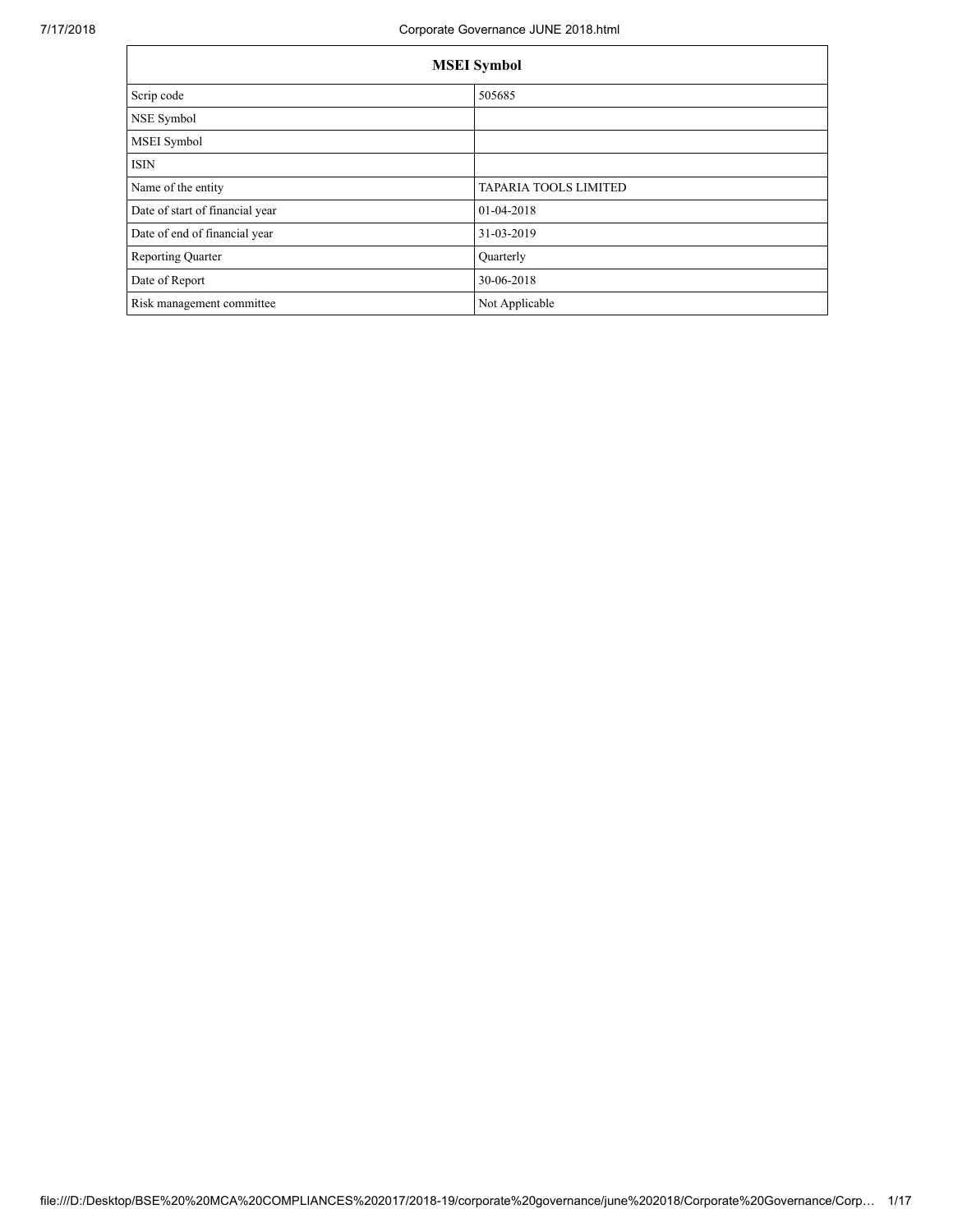|                |                                                                |                                                          |                                                                                      |            |                                                       |                            |                               | <b>Annexure I</b>                                                    |                      |                                            |                                                                                                                                                    |                                                                                                                                                                          |                                                                                                                                                                                                            |                                      |                                             |
|----------------|----------------------------------------------------------------|----------------------------------------------------------|--------------------------------------------------------------------------------------|------------|-------------------------------------------------------|----------------------------|-------------------------------|----------------------------------------------------------------------|----------------------|--------------------------------------------|----------------------------------------------------------------------------------------------------------------------------------------------------|--------------------------------------------------------------------------------------------------------------------------------------------------------------------------|------------------------------------------------------------------------------------------------------------------------------------------------------------------------------------------------------------|--------------------------------------|---------------------------------------------|
|                | Annexure I to be submitted by listed entity on quarterly basis |                                                          |                                                                                      |            |                                                       |                            |                               |                                                                      |                      |                                            |                                                                                                                                                    |                                                                                                                                                                          |                                                                                                                                                                                                            |                                      |                                             |
|                |                                                                |                                                          |                                                                                      |            |                                                       |                            |                               | <b>I. Composition of Board of Directors</b>                          |                      |                                            |                                                                                                                                                    |                                                                                                                                                                          |                                                                                                                                                                                                            |                                      |                                             |
|                |                                                                |                                                          |                                                                                      |            |                                                       |                            |                               | Disclosure of notes on composition of board of directors explanatory |                      |                                            |                                                                                                                                                    |                                                                                                                                                                          |                                                                                                                                                                                                            |                                      |                                             |
|                |                                                                |                                                          | Is there any change in information of board of directors compare to previous quarter |            |                                                       |                            |                               |                                                                      |                      |                                            |                                                                                                                                                    |                                                                                                                                                                          |                                                                                                                                                                                                            |                                      |                                             |
| Sr             | Title<br>(Mr<br>Ms)                                            | Name of the<br>Director                                  | PAN                                                                                  | <b>DIN</b> | Category 1<br>of directors                            | Category 2<br>of directors | Category<br>3 of<br>directors | Date of<br>appointment<br>in the<br>current term                     | Date of<br>cessation | Tenure<br>of<br>director<br>(in<br>months) | No of<br>Directorship<br>in listed<br>entities<br>including<br>this listed<br>entity (Refer<br>Regulation<br>$25(1)$ of<br>Listing<br>Regulations) | Number of<br>memberships<br>in Audit/<br>Stakeholder<br>Committee(s)<br>including this<br>listed entity<br>(Refer<br>Regulation<br>$26(1)$ of<br>Listing<br>Regulations) | No of post<br>of<br>Chairperson<br>in Audit/<br>Stakeholder<br>Committee<br>held in listed<br>entities<br>including<br>this listed<br>entity (Refer<br>Regulation<br>$26(1)$ of<br>Listing<br>Regulations) | Notes for<br>not<br>providing<br>PAN | Notes for<br>not<br>providing<br><b>DIN</b> |
| 1              | Mr                                                             | <b>BHAGIRATH</b><br><b>BANSILAL</b><br><b>LADDA</b>      | AAKPL4061A 01679989                                                                  |            | Non-<br>Executive -<br>Independent<br>Director        | Not<br>Applicable          |                               | 24-09-2014                                                           |                      | 45                                         | $\mathbf{1}$                                                                                                                                       |                                                                                                                                                                          | $\bf{0}$                                                                                                                                                                                                   |                                      |                                             |
| $\overline{2}$ | Mr                                                             | <b>DEVIPRASAD</b><br>KANHAIYALAL<br><b>TAPARIA</b>       | AAAPT3472B                                                                           | 00126892   | Non-<br>Executive -<br>Non<br>Independent<br>Director | Not<br>Applicable          |                               | 27-09-2017                                                           |                      | 9                                          | $\mathbf{1}$                                                                                                                                       |                                                                                                                                                                          |                                                                                                                                                                                                            |                                      |                                             |
| $\overline{3}$ | Mr                                                             | <b>GOVINDLAL</b><br><b>SAMDANI</b><br><b>MANASAWALA</b>  | AALPM9010H 01267114                                                                  |            | Non-<br>Executive -<br>Independent<br>Director        | Not<br>Applicable          |                               | 24-09-2014                                                           |                      | 45                                         | 2                                                                                                                                                  | $\overline{c}$                                                                                                                                                           | 1                                                                                                                                                                                                          |                                      |                                             |
| $\overline{4}$ | Mr                                                             | <b>HARNARAYAN</b><br><b>HANUMANBUX</b><br><b>TAPARIA</b> | AAAPT3471C                                                                           | 00126774   | Executive<br>Director                                 | Chairperson                |                               | 17-09-2015                                                           |                      | 33                                         | $\mathbf{1}$                                                                                                                                       |                                                                                                                                                                          | $\mathbf{0}$                                                                                                                                                                                               |                                      |                                             |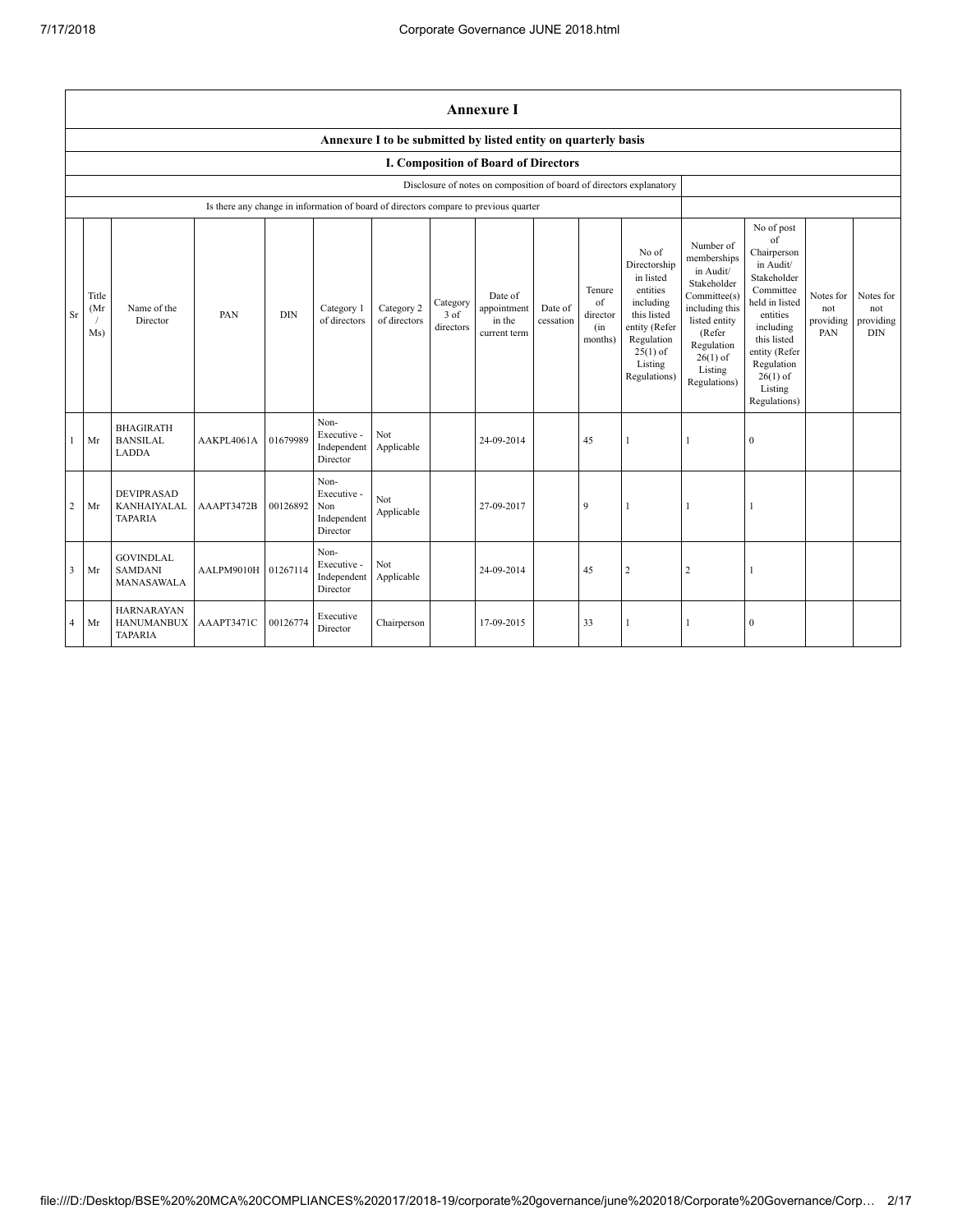$\mathsf{r}$ 

|                 |                      |                                                           |            |          |                                                       |                               | <b>Annexure I</b>             |                                                                |                      |                                            |                                                                                                                                                    |                                                                                                                                                                          |                                                                                                                                                                                                            |                                      |                               |
|-----------------|----------------------|-----------------------------------------------------------|------------|----------|-------------------------------------------------------|-------------------------------|-------------------------------|----------------------------------------------------------------|----------------------|--------------------------------------------|----------------------------------------------------------------------------------------------------------------------------------------------------|--------------------------------------------------------------------------------------------------------------------------------------------------------------------------|------------------------------------------------------------------------------------------------------------------------------------------------------------------------------------------------------------|--------------------------------------|-------------------------------|
|                 |                      |                                                           |            |          |                                                       |                               |                               | Annexure I to be submitted by listed entity on quarterly basis |                      |                                            |                                                                                                                                                    |                                                                                                                                                                          |                                                                                                                                                                                                            |                                      |                               |
|                 |                      |                                                           |            |          |                                                       |                               |                               | <b>I. Composition of Board of Directors</b>                    |                      |                                            |                                                                                                                                                    |                                                                                                                                                                          |                                                                                                                                                                                                            |                                      |                               |
| Sr              | Title<br>(Mr)<br>Ms) | Name of the Director                                      | PAN        | DIN      | Category 1<br>of directors                            | Category 2<br>of<br>directors | Category<br>3 of<br>directors | Date of<br>appointment<br>in the<br>current term               | Date of<br>cessation | Tenure<br>of<br>director<br>(in<br>months) | No of<br>Directorship<br>in listed<br>entities<br>including<br>this listed<br>entity (Refer<br>Regulation<br>$25(1)$ of<br>Listing<br>Regulations) | Number of<br>memberships<br>in Audit/<br>Stakeholder<br>Committee(s)<br>including this<br>listed entity<br>(Refer<br>Regulation<br>$26(1)$ of<br>Listing<br>Regulations) | No of post<br>of<br>Chairperson<br>in Audit/<br>Stakeholder<br>Committee<br>held in listed<br>entities<br>including<br>this listed<br>entity (Refer<br>Regulation<br>$26(1)$ of<br>Listing<br>Regulations) | Notes for<br>not<br>providing<br>PAN | Notes<br>not<br>provid<br>DIN |
| 5               | Mr                   | <b>JAYAKRISHNA</b><br><b>HANUMANBUX</b><br><b>TAPARIA</b> | AAAPT8985B | 00126945 | Non-<br>Executive -<br>Non<br>Independent<br>Director | Not<br>Applicable             |                               | 29-09-2015                                                     |                      | 33                                         |                                                                                                                                                    | $\bf{0}$                                                                                                                                                                 | $\mathbf{0}$                                                                                                                                                                                               |                                      |                               |
| 6               | Mr                   | MADHAVPRASAD<br><b>TAPARIA</b>                            | AAAPT4735D | 00126971 | Non-<br>Executive -<br>Non<br>Independent<br>Director | Not<br>Applicable             |                               | 29-09-2016                                                     |                      | 21                                         |                                                                                                                                                    | $\mathbf{0}$                                                                                                                                                             | $\mathbf{0}$                                                                                                                                                                                               |                                      |                               |
| $7\phantom{.0}$ | Mr                   | <b>RAJEEV</b><br><b>JUGALKISHOR</b><br><b>MUNDRA</b>      | AAWPM9354K | 01352145 | Non-<br>Executive -<br>Independent<br>Director        | Not<br>Applicable             |                               | 24-09-2014                                                     |                      | 45                                         | $\overline{2}$                                                                                                                                     | 2                                                                                                                                                                        | $\mathbf{0}$                                                                                                                                                                                               |                                      |                               |
| 8               | Mr                   | <b>SIVARAMAKRISHNAN</b>                                   | AKEPS1414L | 06436717 | Executive<br>Director                                 | Not<br>Applicable             |                               | 03-11-2017                                                     |                      | 7                                          |                                                                                                                                                    |                                                                                                                                                                          | $\mathbf{0}$                                                                                                                                                                                               |                                      |                               |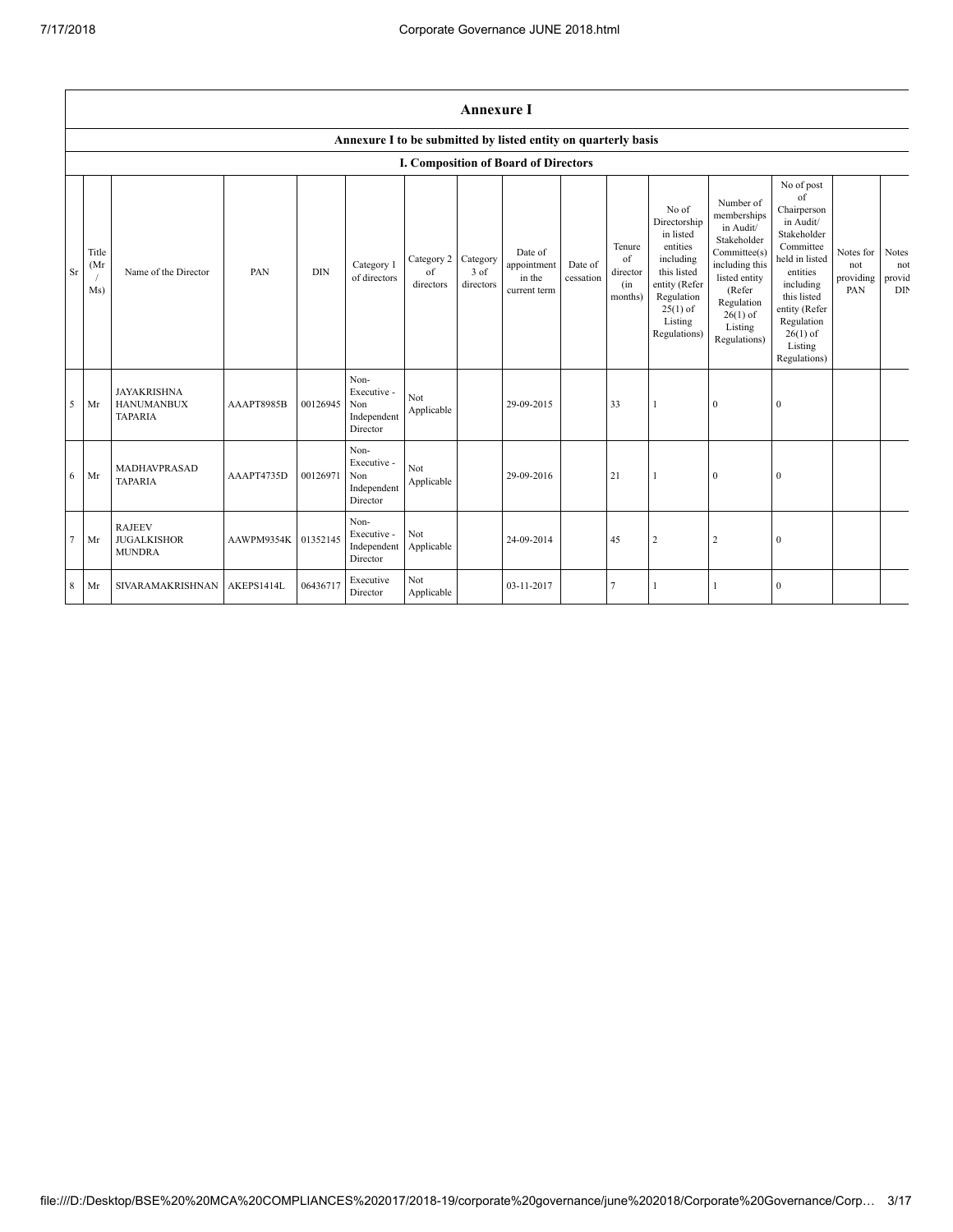|    |                     | <b>Annexure I</b>                                              |            |            |                                                       |                               |                               |                                                  |                      |                                            |                                                                                                                                                    |                                                                                                                                                                          |                                                                                                                                                                                                            |                                      |                                             |
|----|---------------------|----------------------------------------------------------------|------------|------------|-------------------------------------------------------|-------------------------------|-------------------------------|--------------------------------------------------|----------------------|--------------------------------------------|----------------------------------------------------------------------------------------------------------------------------------------------------|--------------------------------------------------------------------------------------------------------------------------------------------------------------------------|------------------------------------------------------------------------------------------------------------------------------------------------------------------------------------------------------------|--------------------------------------|---------------------------------------------|
|    |                     | Annexure I to be submitted by listed entity on quarterly basis |            |            |                                                       |                               |                               |                                                  |                      |                                            |                                                                                                                                                    |                                                                                                                                                                          |                                                                                                                                                                                                            |                                      |                                             |
|    |                     |                                                                |            |            |                                                       |                               |                               | <b>I. Composition of Board of Directors</b>      |                      |                                            |                                                                                                                                                    |                                                                                                                                                                          |                                                                                                                                                                                                            |                                      |                                             |
| Sr | Title<br>(Mr<br>Ms) | Name of the<br>Director                                        | PAN        | <b>DIN</b> | Category 1<br>of directors                            | Category 2<br>of<br>directors | Category<br>3 of<br>directors | Date of<br>appointment<br>in the<br>current term | Date of<br>cessation | Tenure<br>of<br>director<br>(in<br>months) | No of<br>Directorship<br>in listed<br>entities<br>including<br>this listed<br>entity (Refer<br>Regulation<br>$25(1)$ of<br>Listing<br>Regulations) | Number of<br>memberships<br>in Audit/<br>Stakeholder<br>Committee(s)<br>including this<br>listed entity<br>(Refer<br>Regulation<br>$26(1)$ of<br>Listing<br>Regulations) | No of post<br>of<br>Chairperson<br>in Audit/<br>Stakeholder<br>Committee<br>held in listed<br>entities<br>including<br>this listed<br>entity (Refer<br>Regulation<br>$26(1)$ of<br>Listing<br>Regulations) | Notes for<br>not<br>providing<br>PAN | Notes for<br>not<br>providing<br><b>DIN</b> |
| 9  | Mr                  | <b>VIRENDRAA</b><br><b>BANGUR</b>                              | AELPB5548M | 00237043   | Non-<br>Executive -<br>Non<br>Independent<br>Director | Not<br>Applicable             |                               | 27-09-2017                                       |                      | 9                                          | $\overline{2}$                                                                                                                                     | $\mathbf{1}$                                                                                                                                                             | 1                                                                                                                                                                                                          |                                      |                                             |
|    | 10 Mrs              | <b>DISHA</b><br><b>WADHWANI</b>                                | CWZPS7743B | 06980759   | Non-<br>Executive -<br>Independent<br>Director        | Not<br>Applicable             |                               | 29-09-2015                                       |                      | 33                                         | $\mathbf{1}$                                                                                                                                       | $\mathbf{0}$                                                                                                                                                             | $\boldsymbol{0}$                                                                                                                                                                                           |                                      |                                             |
| 11 | Mrs                 | <b>PREMLATA</b><br><b>PUROHIT</b>                              | AVPPP2255A | 07846020   | Non-<br>Executive -<br>Independent<br>Director        | Not<br>Applicable             |                               | 27-09-2017                                       |                      | $\mathbf{Q}$                               | $\mathbf{1}$                                                                                                                                       | $\theta$                                                                                                                                                                 | $\mathbf{0}$                                                                                                                                                                                               |                                      |                                             |
|    | 12 Mr               | <b>DEVENDRA</b><br><b>VYAS</b>                                 | AEAPV8277Q | 08019038   | Non-<br>Executive -<br>Independent<br>Director        | Not<br>Applicable             |                               | 11-12-2017                                       |                      | 6                                          | $\mathbf{1}$                                                                                                                                       | $\theta$                                                                                                                                                                 | $\mathbf{0}$                                                                                                                                                                                               |                                      |                                             |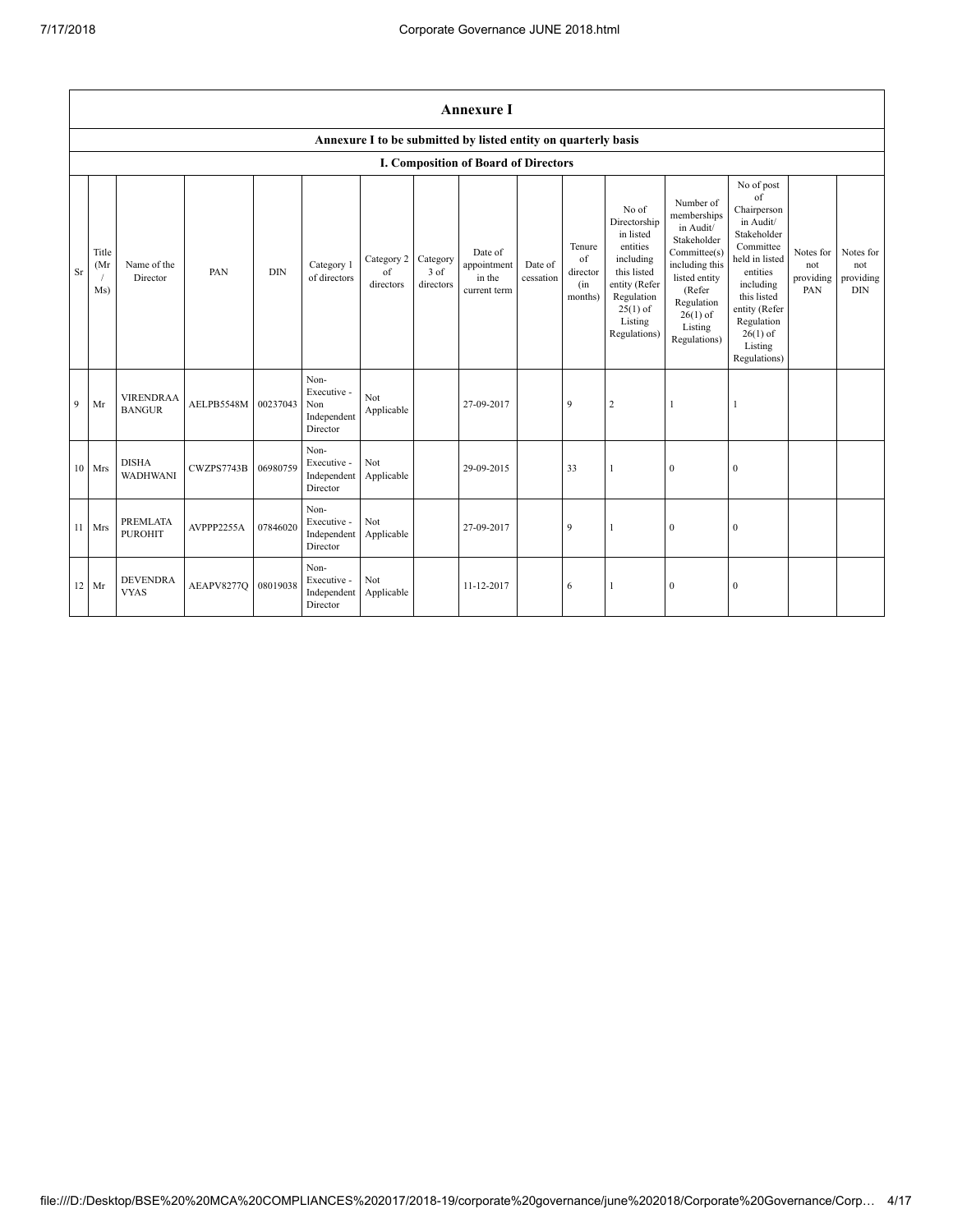|                | <b>Audit Committee Details</b> |                                               |                                             |                            |         |  |  |  |  |  |
|----------------|--------------------------------|-----------------------------------------------|---------------------------------------------|----------------------------|---------|--|--|--|--|--|
| Sr             | DIN<br>Number                  | Name of Committee members                     | Category 1 of directors                     | Category 2 of<br>directors | Remarks |  |  |  |  |  |
|                | 01267114                       | <b>GOVINDLAL SAMDANI</b><br><b>MANASAWALA</b> | Non-Executive - Independent Director        | Chairperson                |         |  |  |  |  |  |
| $\mathfrak{D}$ | 01679989                       | <b>BHAGIRATH BANSILAL LADDA</b>               | Non-Executive - Independent Director        | Member                     |         |  |  |  |  |  |
|                | 01352145                       | RAJEEV JUGALKISHOR MUNDRA                     | Non-Executive - Independent Director        | Member                     |         |  |  |  |  |  |
|                | 00126892                       | DEVIPRASAD KANHAIYALAL<br><b>TAPARIA</b>      | Non-Executive - Non Independent<br>Director | Member                     |         |  |  |  |  |  |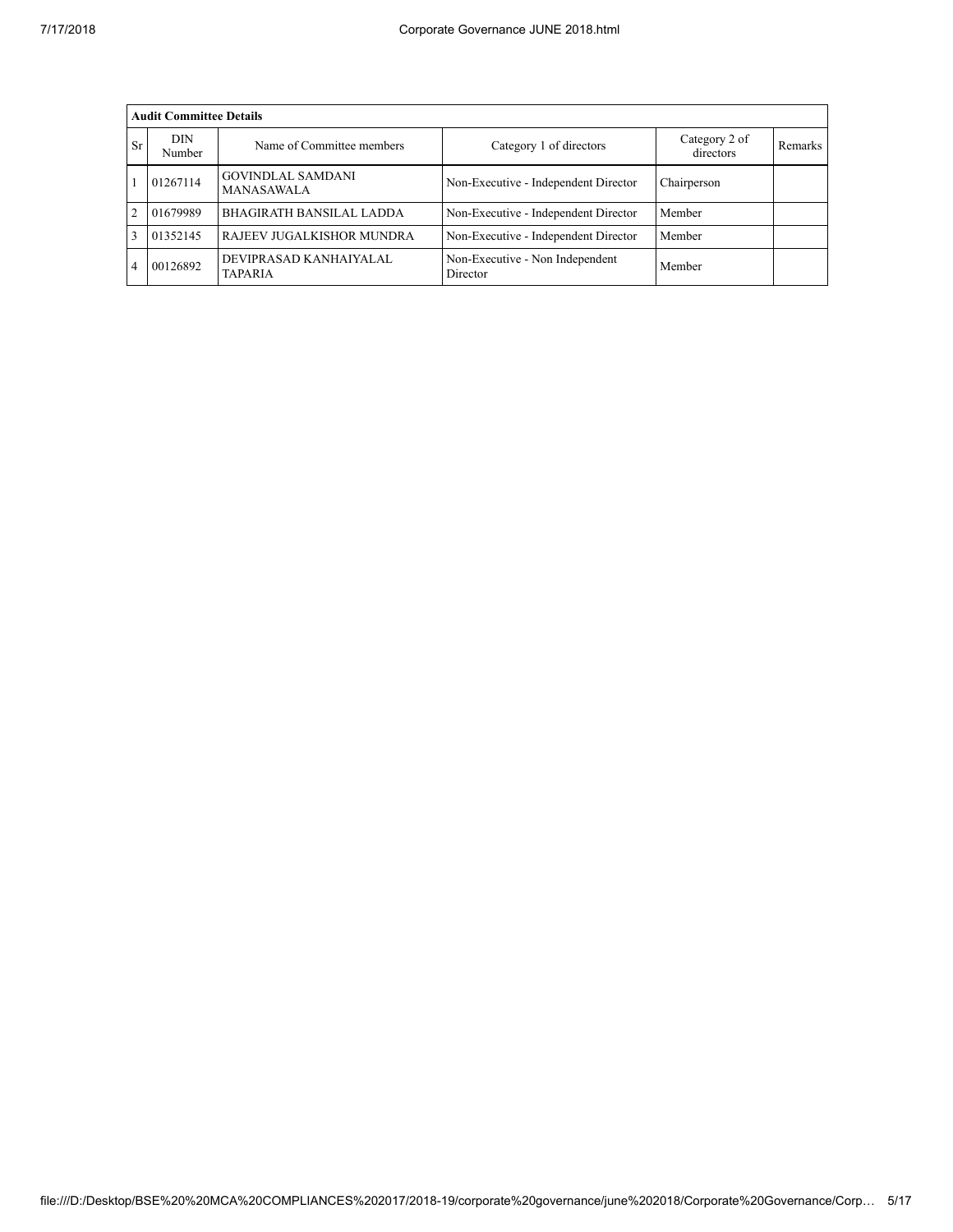|           | Nomination and remuneration committee |                                               |                                             |                            |         |  |  |  |  |  |
|-----------|---------------------------------------|-----------------------------------------------|---------------------------------------------|----------------------------|---------|--|--|--|--|--|
| <b>Sr</b> | DIN<br>Number                         | Name of Committee members                     | Category 1 of directors                     | Category 2 of<br>directors | Remarks |  |  |  |  |  |
|           | 01267114                              | <b>GOVINDLAL SAMDANI</b><br><b>MANASAWALA</b> | Non-Executive - Independent Director        | Chairperson                |         |  |  |  |  |  |
|           | 01679989                              | <b>BHAGIRATH BANSILAL LADDA</b>               | Non-Executive - Independent Director        | Member                     |         |  |  |  |  |  |
|           | 01352145                              | RAJEEV JUGALKISHOR MUNDRA                     | Non-Executive - Independent Director        | Member                     |         |  |  |  |  |  |
| 4         | 00126892                              | DEVIPRASAD KANHAIYALAL<br><b>TAPARIA</b>      | Non-Executive - Non Independent<br>Director | Member                     |         |  |  |  |  |  |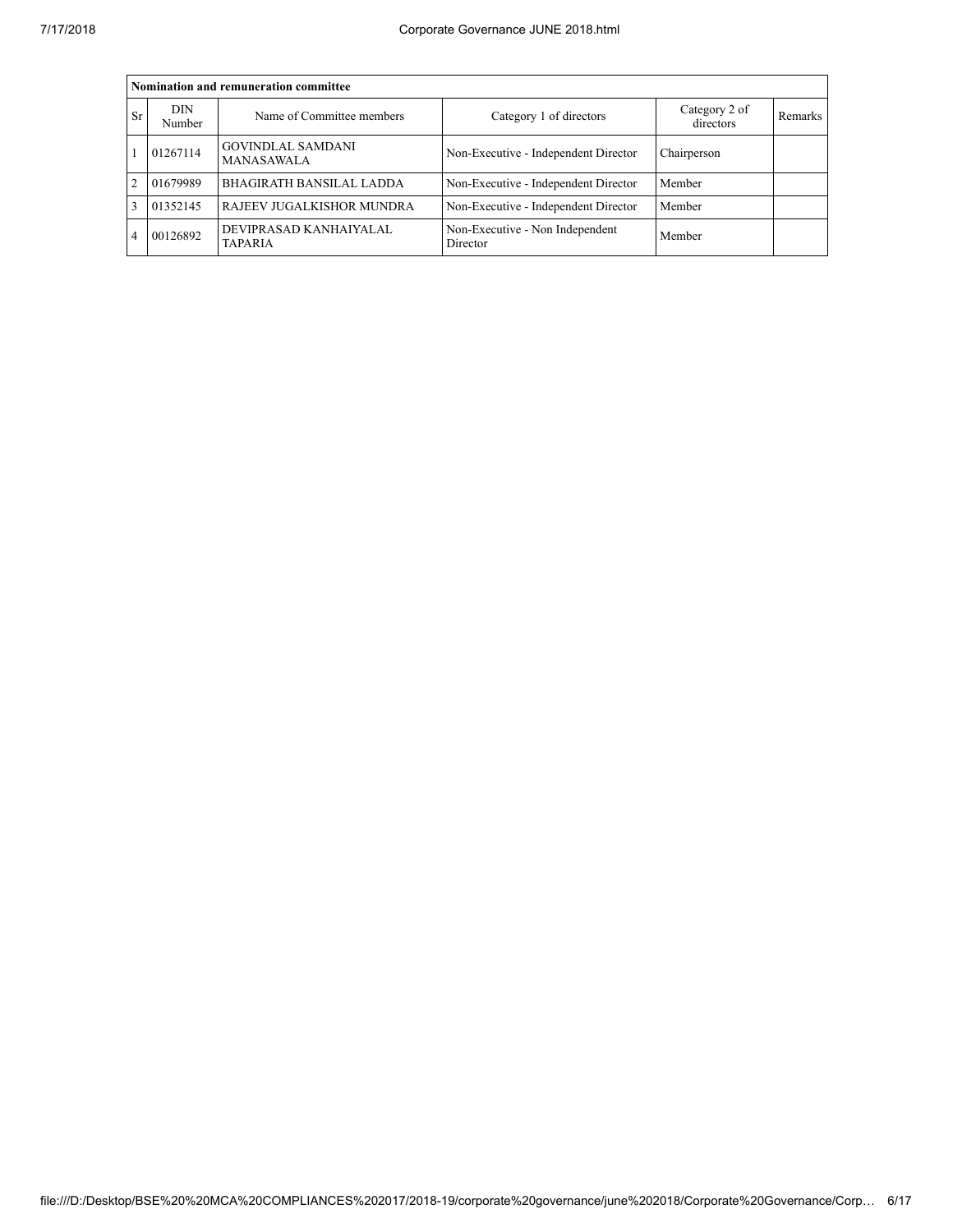|                | <b>Stakeholders Relationship Committee</b> |                                          |                                             |                            |         |  |  |  |  |  |  |
|----------------|--------------------------------------------|------------------------------------------|---------------------------------------------|----------------------------|---------|--|--|--|--|--|--|
| Sr             | <b>DIN</b><br>Number                       | Name of Committee members                | Category 1 of directors                     | Category 2 of<br>directors | Remarks |  |  |  |  |  |  |
|                | 00126892                                   | DEVIPRASAD KANHAIYALAL<br><b>TAPARIA</b> | Non-Executive - Non Independent<br>Director | Chairperson                |         |  |  |  |  |  |  |
| $\mathfrak{D}$ | 00126774                                   | HARNARAYAN HANUMANBUX<br><b>TAPARIA</b>  | <b>Executive Director</b>                   | Member                     |         |  |  |  |  |  |  |
|                | 06436717                                   | <b>SIVARAMAKRISHNAN</b>                  | <b>Executive Director</b>                   | Member                     |         |  |  |  |  |  |  |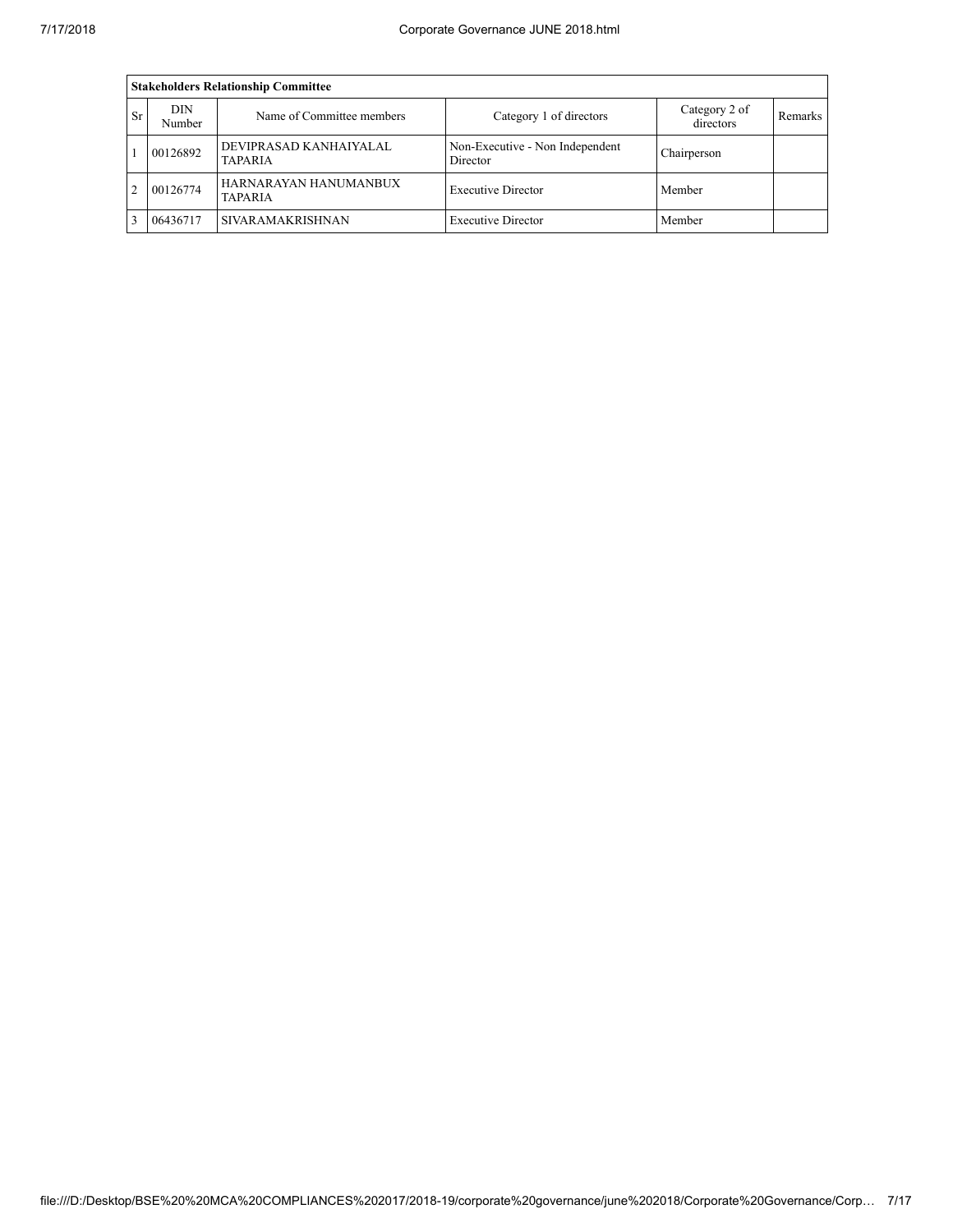|      | <b>Risk Management Committee</b> |                           |                         |                         |         |
|------|----------------------------------|---------------------------|-------------------------|-------------------------|---------|
| - Sr | DIN Number                       | Name of Committee members | Category 1 of directors | Category 2 of directors | Remarks |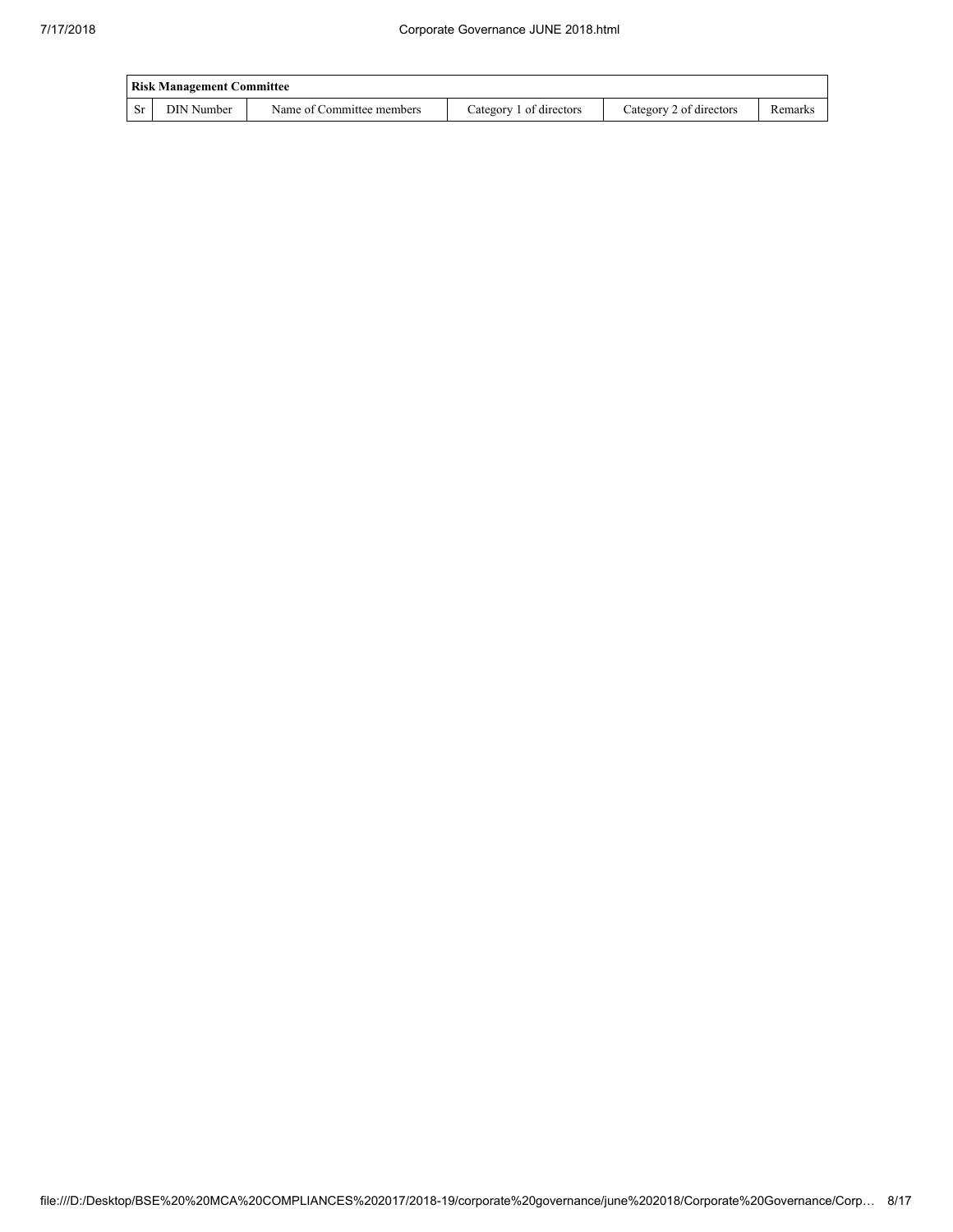|    | <b>Corporate Social Responsibility Committee</b> |                                          |                                             |                            |         |  |  |  |  |  |
|----|--------------------------------------------------|------------------------------------------|---------------------------------------------|----------------------------|---------|--|--|--|--|--|
| Sr | DIN<br>Number                                    | Name of Committee members                | Category 1 of directors                     | Category 2 of<br>directors | Remarks |  |  |  |  |  |
|    | 00126774                                         | HARNARAYAN HANUMANBUX<br><b>TAPARIA</b>  | <b>Executive Director</b>                   | Chairperson                |         |  |  |  |  |  |
|    | 00126892                                         | DEVIPRASAD KANHAIYALAL<br><b>TAPARIA</b> | Non-Executive - Non Independent<br>Director | Member                     |         |  |  |  |  |  |
|    | 01679989                                         | <b>BHAGIRATH BANSILAL LADDA</b>          | <b>Executive Director</b>                   | Member                     |         |  |  |  |  |  |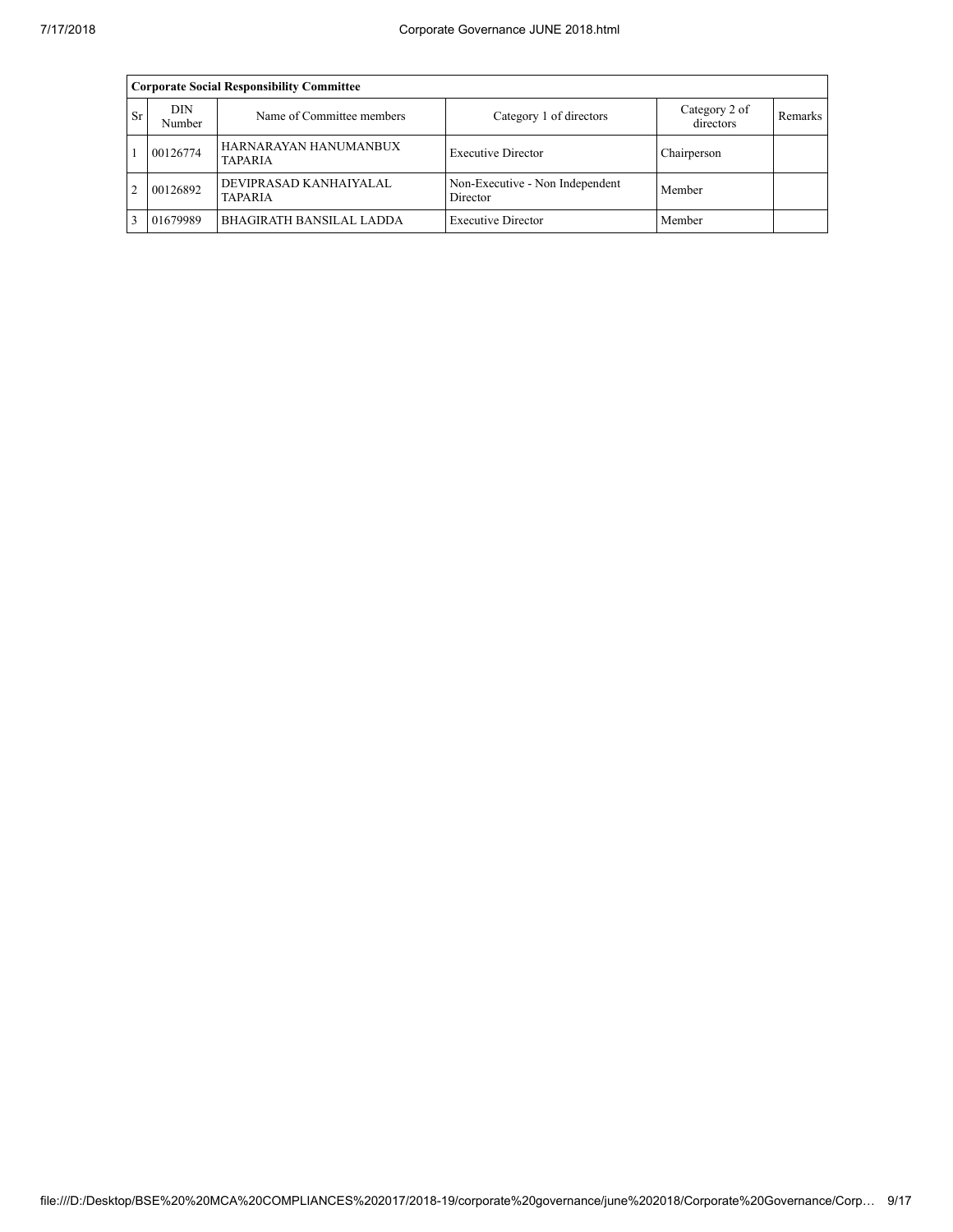| <b>Other Committee</b> |                                                                                                                                     |  |  |
|------------------------|-------------------------------------------------------------------------------------------------------------------------------------|--|--|
|                        | Sr   DIN Number   Name of Committee members   Name of other committee   Category 1 of directors   Category 2 of directors   Remarks |  |  |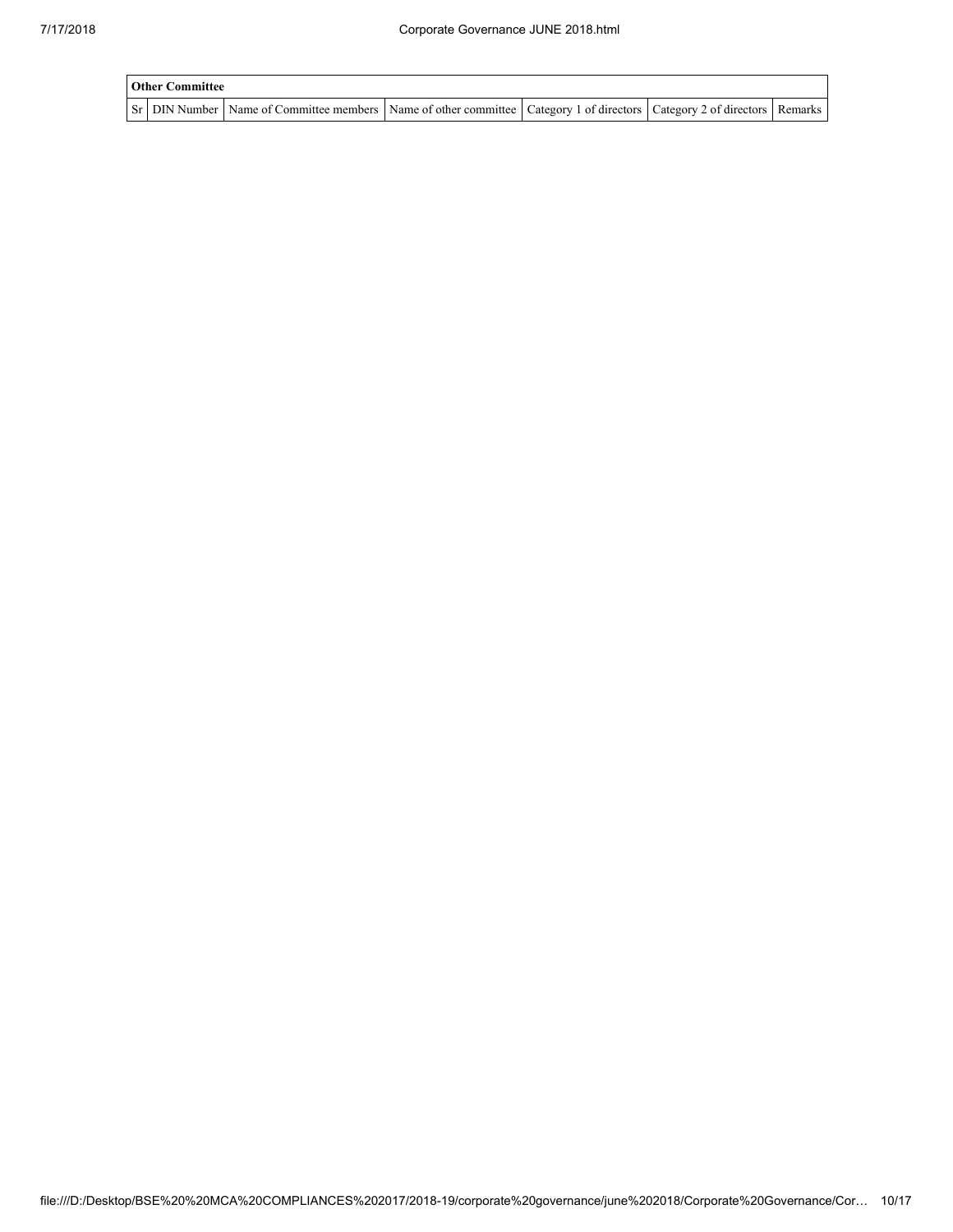|               |                                                                  | <b>Annexure 1</b>                                     |                                                                |  |  |  |  |  |  |  |  |
|---------------|------------------------------------------------------------------|-------------------------------------------------------|----------------------------------------------------------------|--|--|--|--|--|--|--|--|
|               | Annexure 1                                                       |                                                       |                                                                |  |  |  |  |  |  |  |  |
|               | III. Meeting of Board of Directors                               |                                                       |                                                                |  |  |  |  |  |  |  |  |
|               | Disclosure of notes on meeting of board of directors explanatory |                                                       |                                                                |  |  |  |  |  |  |  |  |
| Sr            | $Date(s)$ of meeting (if any) in the<br>previous quarter         | Date(s) of meeting (if any) in the<br>current quarter | Maximum gap between any two consecutive (in<br>number of days) |  |  |  |  |  |  |  |  |
|               | $06 - 02 - 2018$                                                 |                                                       |                                                                |  |  |  |  |  |  |  |  |
| $\mathcal{L}$ |                                                                  | 26-05-2018                                            | 108                                                            |  |  |  |  |  |  |  |  |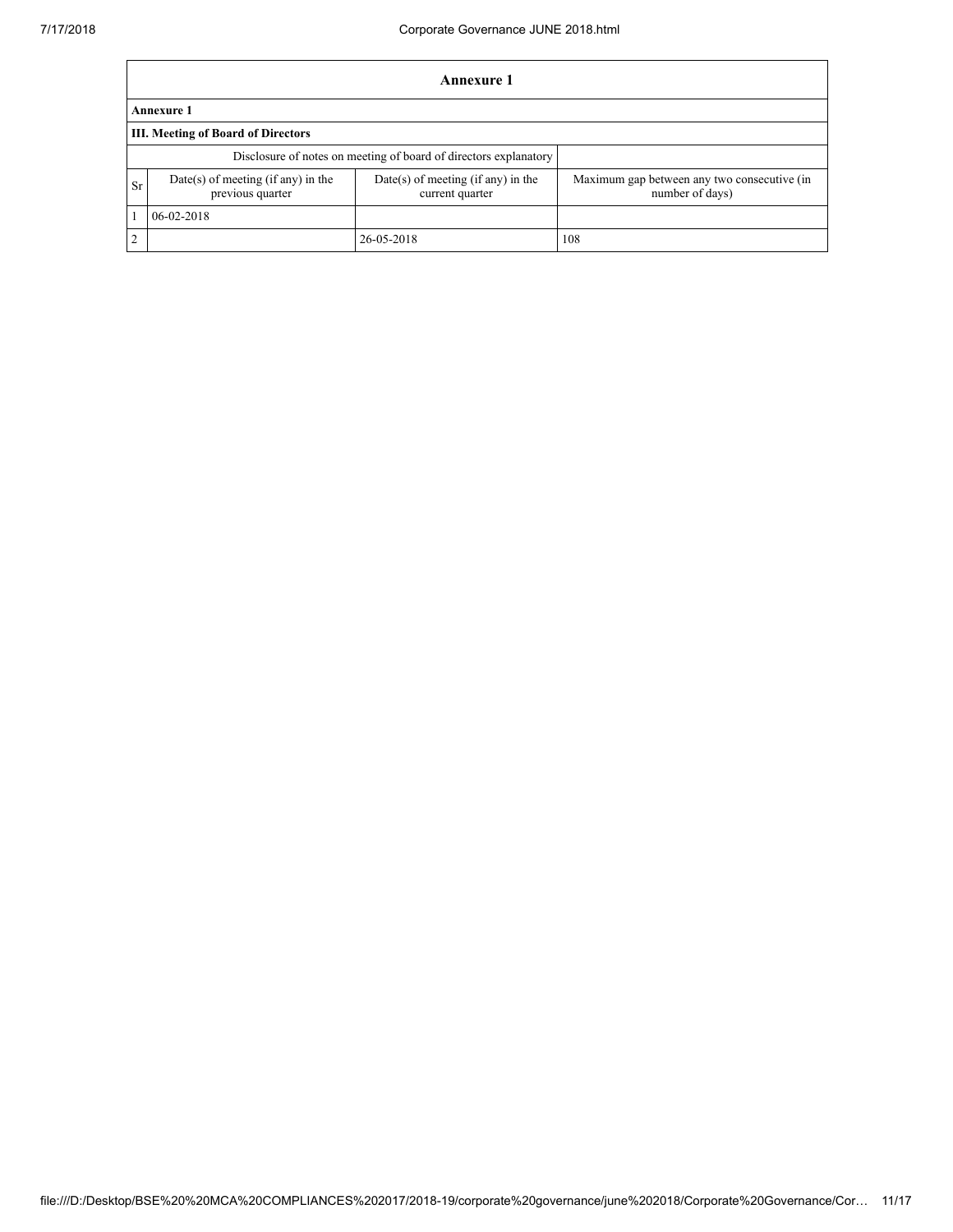| <b>Annexure 1</b> |                                                          |                                                                     |                                                     |                                 |                                                                     |                                                                               |                               |  |  |  |
|-------------------|----------------------------------------------------------|---------------------------------------------------------------------|-----------------------------------------------------|---------------------------------|---------------------------------------------------------------------|-------------------------------------------------------------------------------|-------------------------------|--|--|--|
|                   | <b>IV. Meeting of Committees</b>                         |                                                                     |                                                     |                                 |                                                                     |                                                                               |                               |  |  |  |
|                   | Disclosure of notes on meeting of committees explanatory |                                                                     |                                                     |                                 |                                                                     |                                                                               |                               |  |  |  |
| Sr                | Name of<br>Committee                                     | $Date(s)$ of meeting<br>of the committee in<br>the relevant quarter | Whether<br>requirement of<br>Quorum met<br>(Yes/No) | Requirement<br>of Quorum<br>met | $Date(s)$ of meeting<br>of the committee in<br>the previous quarter | Maximum gap between<br>any two consecutive<br>meetings (in number of<br>days) | Name of<br>other<br>committee |  |  |  |
|                   | Audit<br>Committee                                       | 26-05-2018                                                          | Yes                                                 |                                 | $06 - 02 - 2018$                                                    | 108                                                                           |                               |  |  |  |
| $\overline{2}$    | Corporate<br>Social<br>Responsibility<br>Committee       | 26-05-2018                                                          | Yes                                                 |                                 | $06-02-2018$                                                        | 108                                                                           |                               |  |  |  |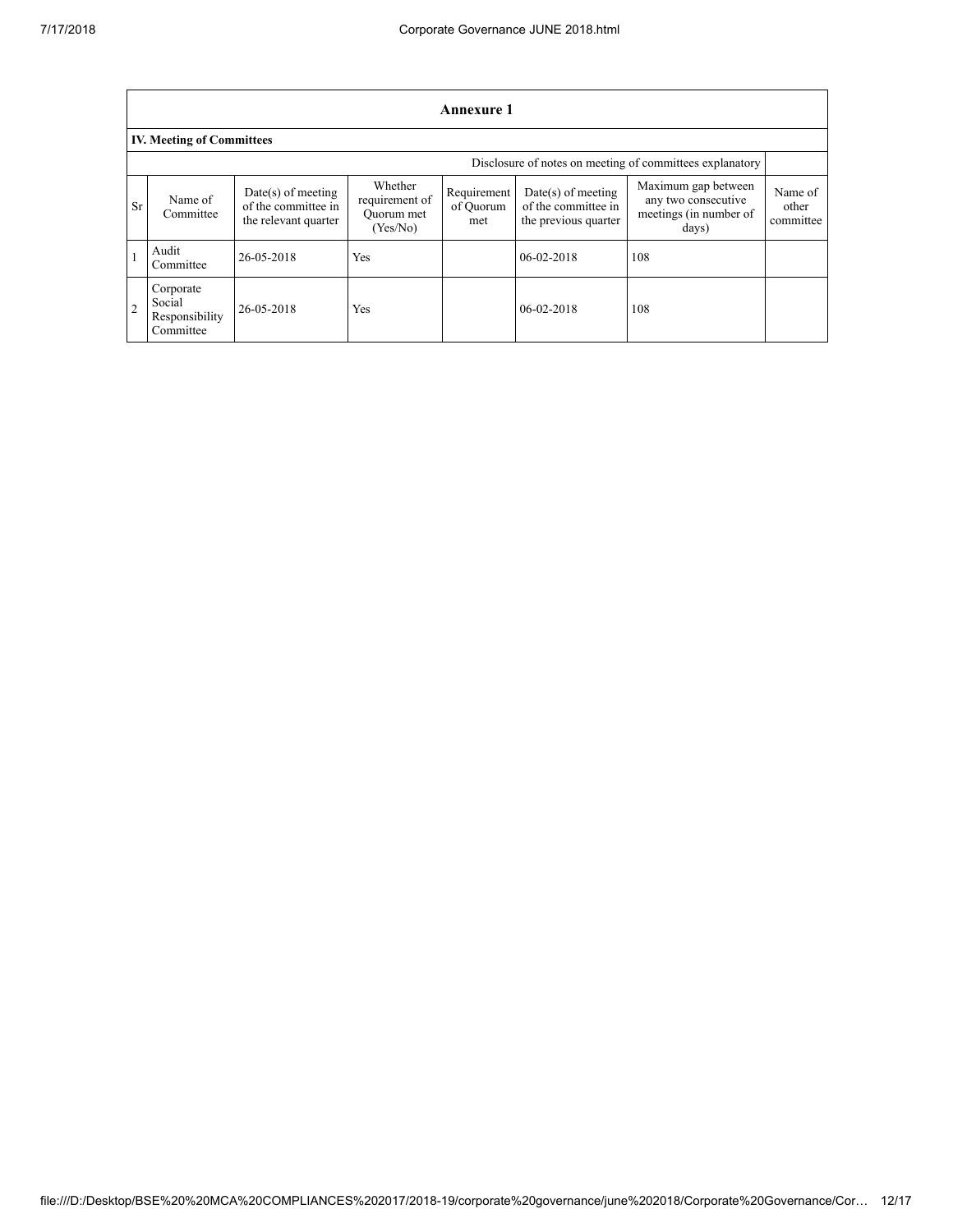|                               | Annexure 1                                                                                                |                                  |                                                                    |  |  |  |
|-------------------------------|-----------------------------------------------------------------------------------------------------------|----------------------------------|--------------------------------------------------------------------|--|--|--|
| V. Related Party Transactions |                                                                                                           |                                  |                                                                    |  |  |  |
|                               | Subject                                                                                                   | Compliance status<br>(Yes/No/NA) | If status is "No" details of non-<br>compliance may be given here. |  |  |  |
|                               | Whether prior approval of audit committee obtained                                                        | <b>NA</b>                        |                                                                    |  |  |  |
|                               | Whether shareholder approval obtained for material RPT                                                    | <b>NA</b>                        |                                                                    |  |  |  |
|                               | Whether details of RPT entered into pursuant to omnibus approval<br>have been reviewed by Audit Committee | NA.                              |                                                                    |  |  |  |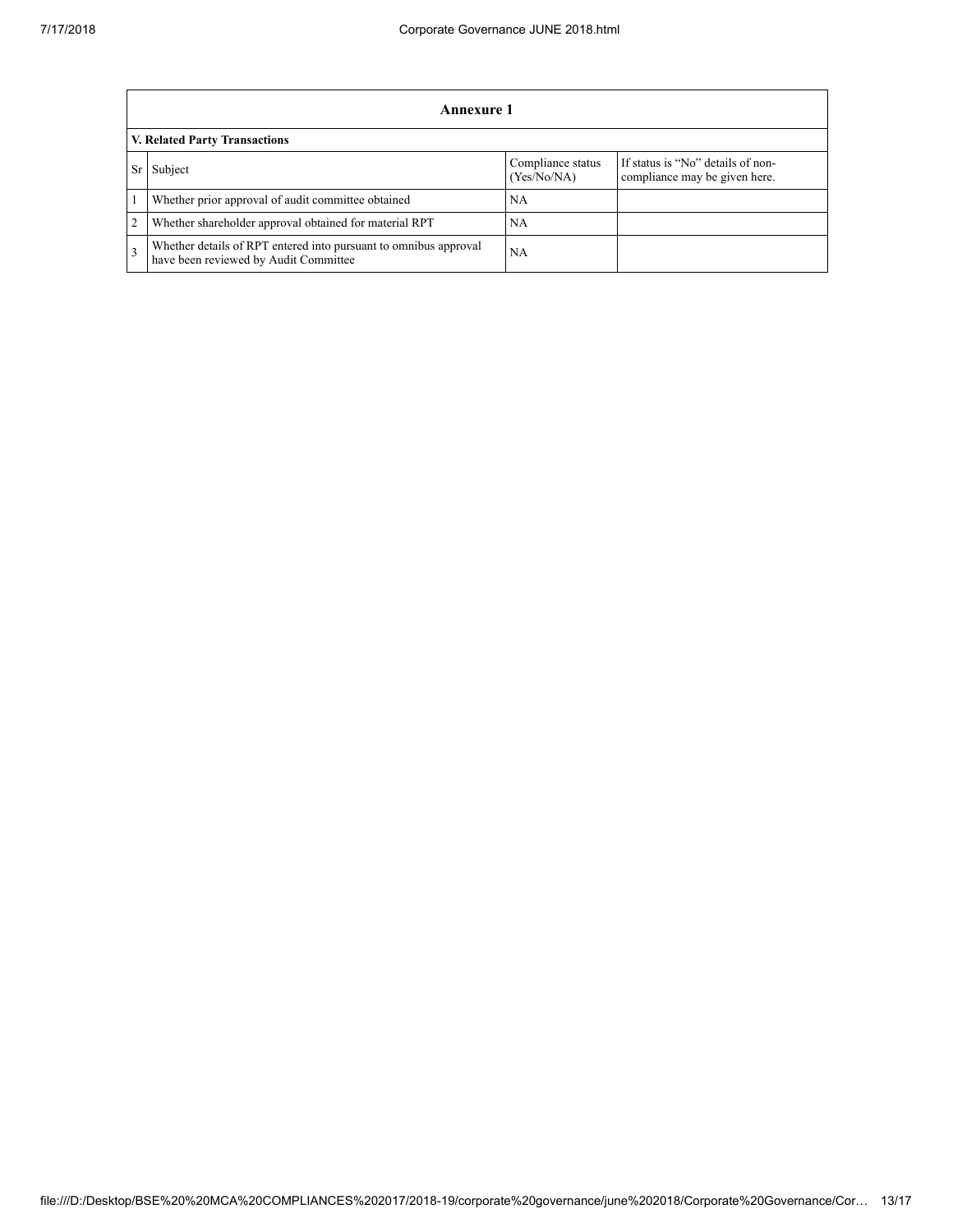| <b>Annexure 1</b>       |                                                                                                                                                                                                                 |                               |  |  |  |
|-------------------------|-----------------------------------------------------------------------------------------------------------------------------------------------------------------------------------------------------------------|-------------------------------|--|--|--|
| <b>VI. Affirmations</b> |                                                                                                                                                                                                                 |                               |  |  |  |
| Sr                      | Subject                                                                                                                                                                                                         | Compliance<br>status (Yes/No) |  |  |  |
|                         | The composition of Board of Directors is in terms of SEBI (Listing obligations and disclosure requirements)<br>Regulations, 2015                                                                                | Yes                           |  |  |  |
| $\overline{2}$          | The composition of the following committees is in terms of SEBI(Listing obligations and disclosure requirements)<br>Regulations, 2015 a. Audit Committee                                                        | Yes                           |  |  |  |
| 3                       | The composition of the following committees is in terms of SEBI(Listing obligations and disclosure requirements)<br>Regulations, 2015. b. Nomination & remuneration committee                                   | Yes                           |  |  |  |
| $\overline{4}$          | The composition of the following committees is in terms of SEBI(Listing obligations and disclosure requirements)<br>Regulations, 2015. c. Stakeholders relationship committee                                   | Yes                           |  |  |  |
| 5                       | The composition of the following committees is in terms of SEBI(Listing obligations and disclosure requirements)<br>Regulations, 2015. d. Risk management committee (applicable to the top 100 listed entities) | <b>NA</b>                     |  |  |  |
| 6                       | The committee members have been made aware of their powers, role and responsibilities as specified in SEBI<br>(Listing obligations and disclosure requirements) Regulations, 2015.                              | Yes                           |  |  |  |
| $\overline{7}$          | The meetings of the board of directors and the above committees have been conducted in the manner as specified in<br>SEBI (Listing obligations and disclosure requirements) Regulations, 2015.                  | Yes                           |  |  |  |
| 8                       | This report and/or the report submitted in the previous quarter has been placed before Board of Directors.                                                                                                      | Yes                           |  |  |  |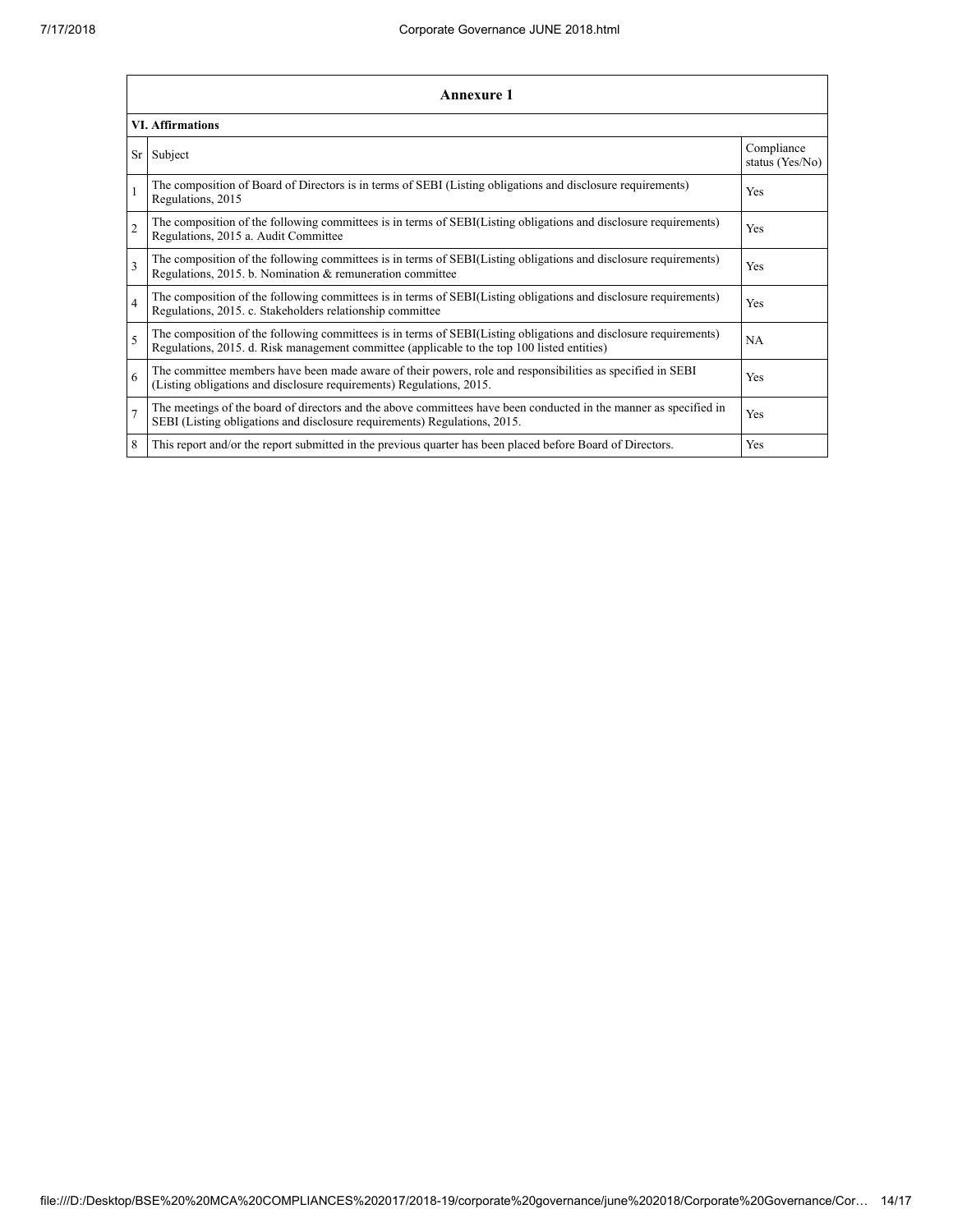| <b>Annexure 1</b> |                   |                         |
|-------------------|-------------------|-------------------------|
| <b>Sr</b>         | Subject           | Compliance status       |
|                   | Name of signatory | <b>SIVARAMAKRISHNAN</b> |
|                   | Designation       | Director                |